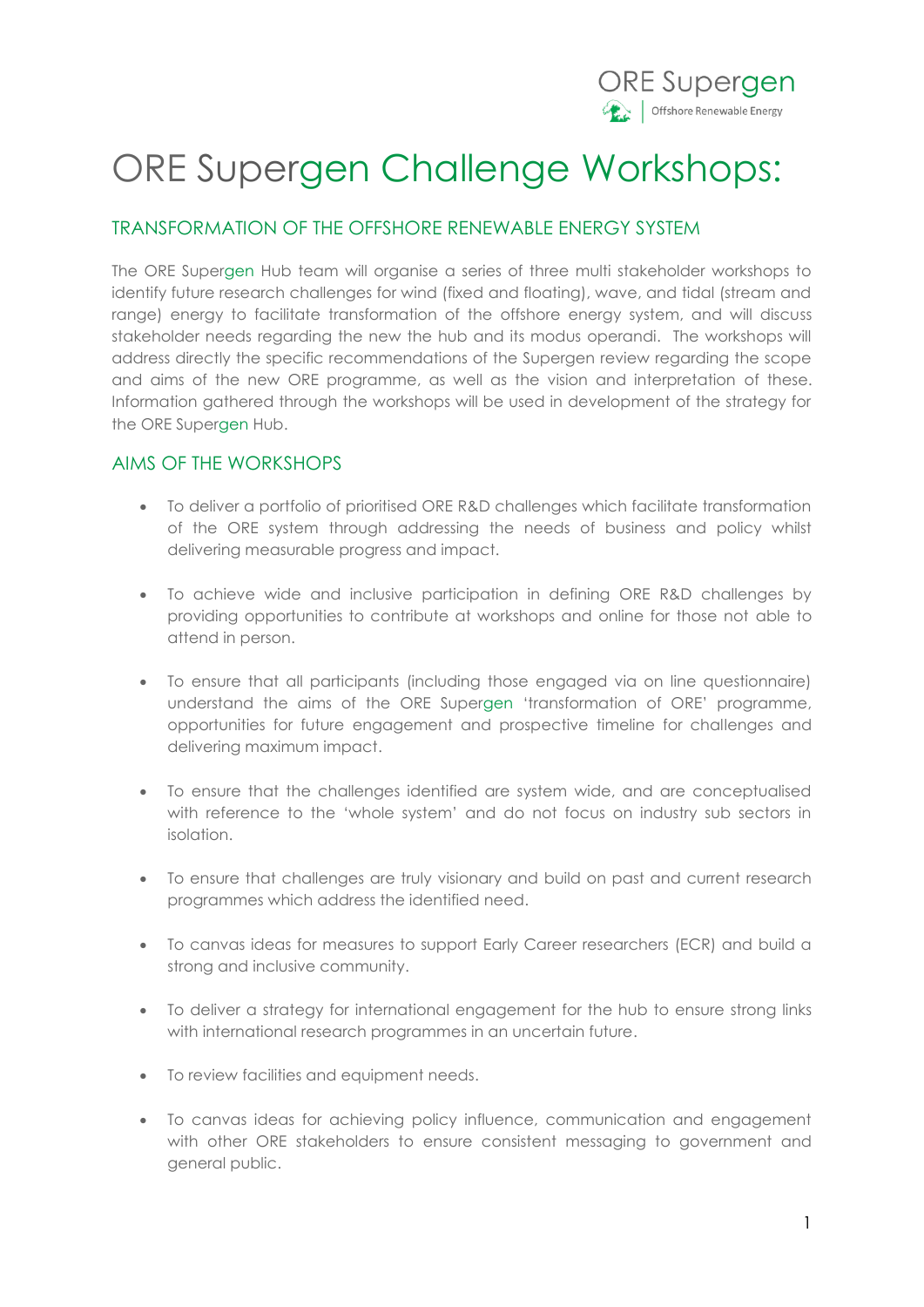

# Key Challenge Workshop 3: Transformation of the ORE System

Plymouth, 2-3 November 2017

[Jurys Inn Plymouth,](https://www.jurysinns.com/hotels/plymouth) 50 Exeter Street, Plymouth, PL4 0AZ, UK

### AGENDA: DAY 1

| 13:30                                                                                         |                                                                                                               | <b>Arrival and Lunch</b>                                  |                                                      |  |  |
|-----------------------------------------------------------------------------------------------|---------------------------------------------------------------------------------------------------------------|-----------------------------------------------------------|------------------------------------------------------|--|--|
| $13:40 - 13:45$                                                                               |                                                                                                               | <b>Welcome and Introduction to Workshop</b>               | Deborah Greaves / Ross Wigg /<br><b>Annie Linley</b> |  |  |
| $13:45 - 14:00$                                                                               |                                                                                                               | <b>ORE Catapult: Research Strategy</b>                    | <b>Paul McKeever (ORE Catapult)</b>                  |  |  |
| $14:00 - 14:15$                                                                               |                                                                                                               | Communication of energy science                           | Iain Stewart (UoP)                                   |  |  |
| $14:15 - 14:30$                                                                               |                                                                                                               | OSW and MRE UK portfolios current and<br>future direction | <b>William Apps (Crown Estate)</b>                   |  |  |
| $14:30 - 15:00$                                                                               |                                                                                                               | Panel discussion                                          |                                                      |  |  |
| $15:00 - 15:15$                                                                               |                                                                                                               | Tea/coffee                                                |                                                      |  |  |
| $15:15 - 16:15$                                                                               |                                                                                                               | <b>Break out session 1:</b>                               |                                                      |  |  |
|                                                                                               |                                                                                                               | <b>Cross-sector benefits</b>                              |                                                      |  |  |
| Review challenges identified in Workshops 1 and 2 and discuss benefits to each<br>٠<br>sector |                                                                                                               |                                                           |                                                      |  |  |
| $\bullet$                                                                                     | Where are the research synergies between sectors in ORE and how can these be<br>used to maximise R&D impact?  |                                                           |                                                      |  |  |
| $\bullet$                                                                                     | How do we translate research and knowledge between sectors within ORE and from<br>different sectors into ORE? |                                                           |                                                      |  |  |
|                                                                                               | How can the available facilities and equipment be utilised for ORE research across<br>sectors?                |                                                           |                                                      |  |  |
|                                                                                               | What are the challenges in communicating the benefits and challenges of ORE to<br>the public?                 |                                                           |                                                      |  |  |
|                                                                                               | 17.15 17.00                                                                                                   | ويمتعمدون والمستمر والمستوالة وتمتع المستمر لسنتموس       |                                                      |  |  |

|       | 16:15 - 17:00 Re-group and Feedback and discussion |  |
|-------|----------------------------------------------------|--|
| 19:00 | <b>Dinner</b>                                      |  |